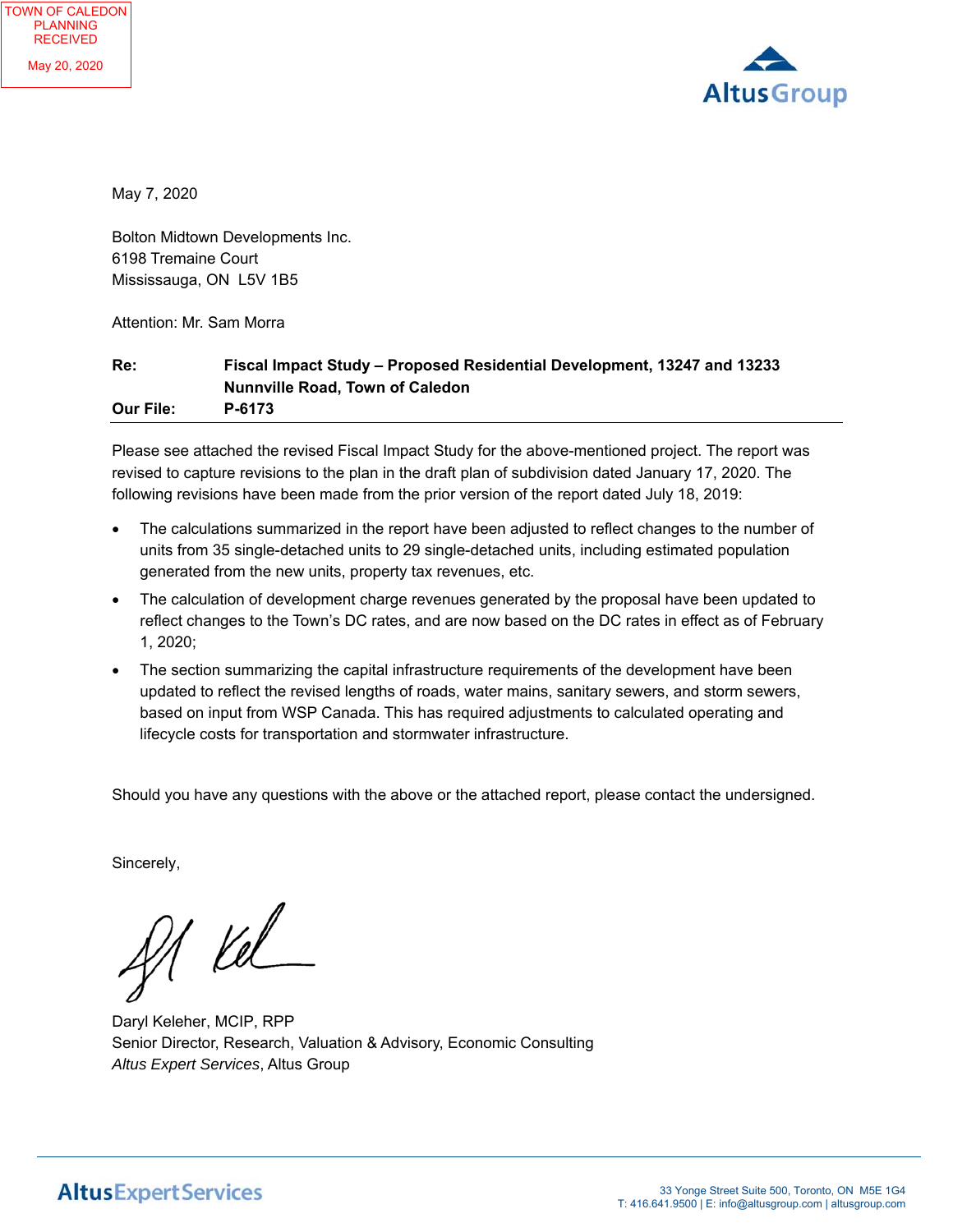TOWN OF CALEDON PLANNING RECEIVED May 20, 2020

# **Town of Caledon Fiscal Impact Study**

## Independent Real Estate Intelligence

**May 7, 2020**

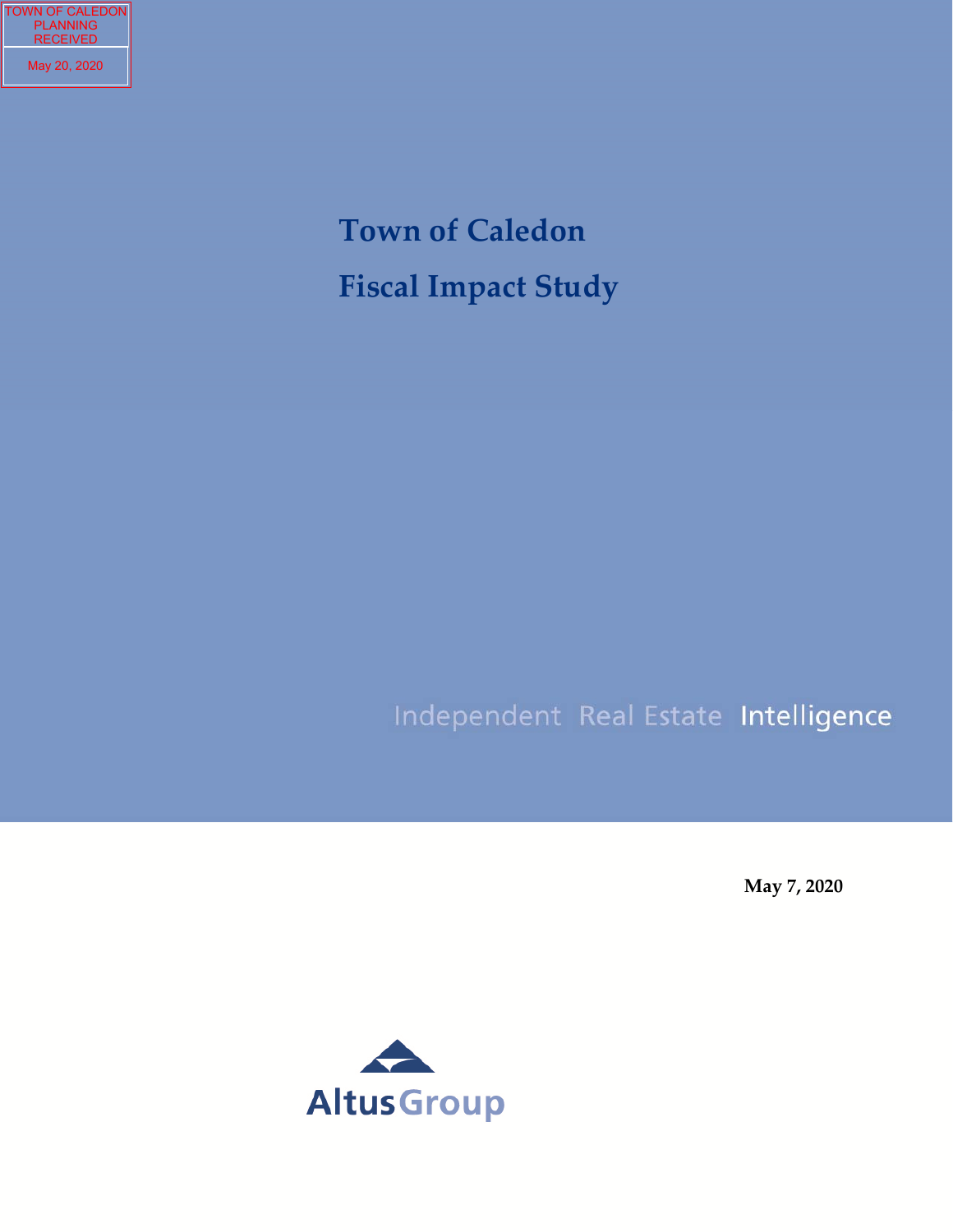## **Town of Caledon Fiscal Impact Study**

Prepared for:

## **Bolton Midtown Developments Inc.**

Prepared by:

## **Altus Group Economic Consulting**

33 Yonge Street Toronto Ontario M5E 1G4 Phone: (416) 641‐9500 Fax: (416) 641‐9501 economics@altusgroup.com altusgroup.com

May 7, 2020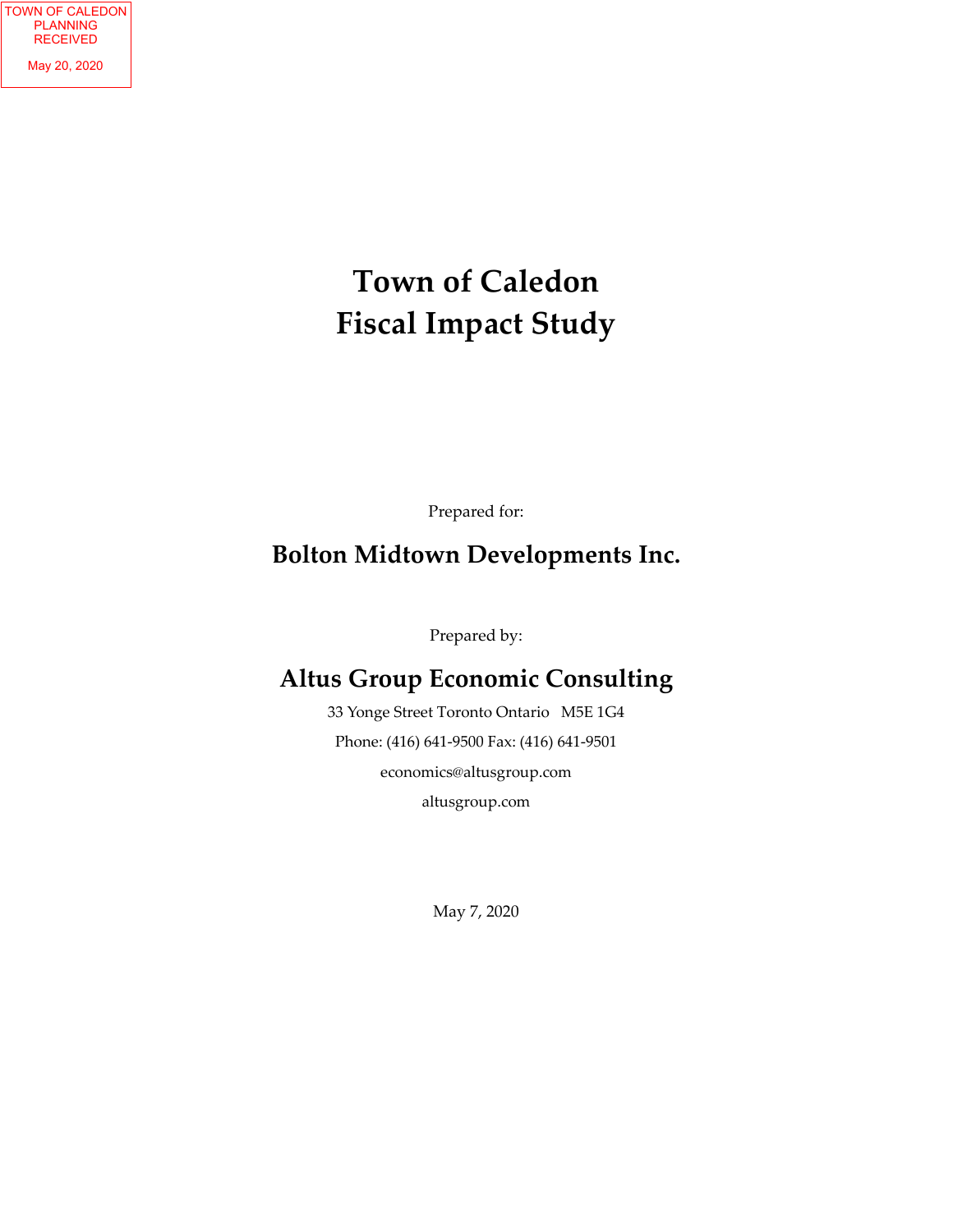### **EXECUTIVE SUMMARY**

Altus Group Economic Consulting was retained by Bolton Midtown Developments Inc. to examine the financial impacts of a proposed development in the Town of Caledon.

The proposed development will contain a total of 29 single-detached units, on a 3.3‐hectare site. Based on the Person per Unit (PPU) factors from the 2016 Census by unit type, the development can be expected to generate approximately 106 persons.

The proposed development would generate approximately \$897,500 in development charge revenues for the Town (based on current DC rates in‐ force as of February 1, 2020). The development generally only requires the construction of new internal infrastructure that will be funded by the developer.

In addition to the one‐time expenditures and revenues for infrastructure, the development of the subject lands will generate on‐going revenues and costs at build‐out:

- Annual property tax revenues for the Town of \$86,800;
- Non-tax revenues of approximately \$4,700 per year;
- Annual net operating expenditures of \$55,600 plus an additional \$12,500 in annual budgeted contributions towards capital works;
- Approximately \$9,000 in annual operating and lifecycle costs for internal roads and storm sewers.

Combined, the annual revenues and costs generated by the development at build‐out will produce an annual net fiscal benefit for the Town of approximately \$14,380, or roughly \$135.28 per capita.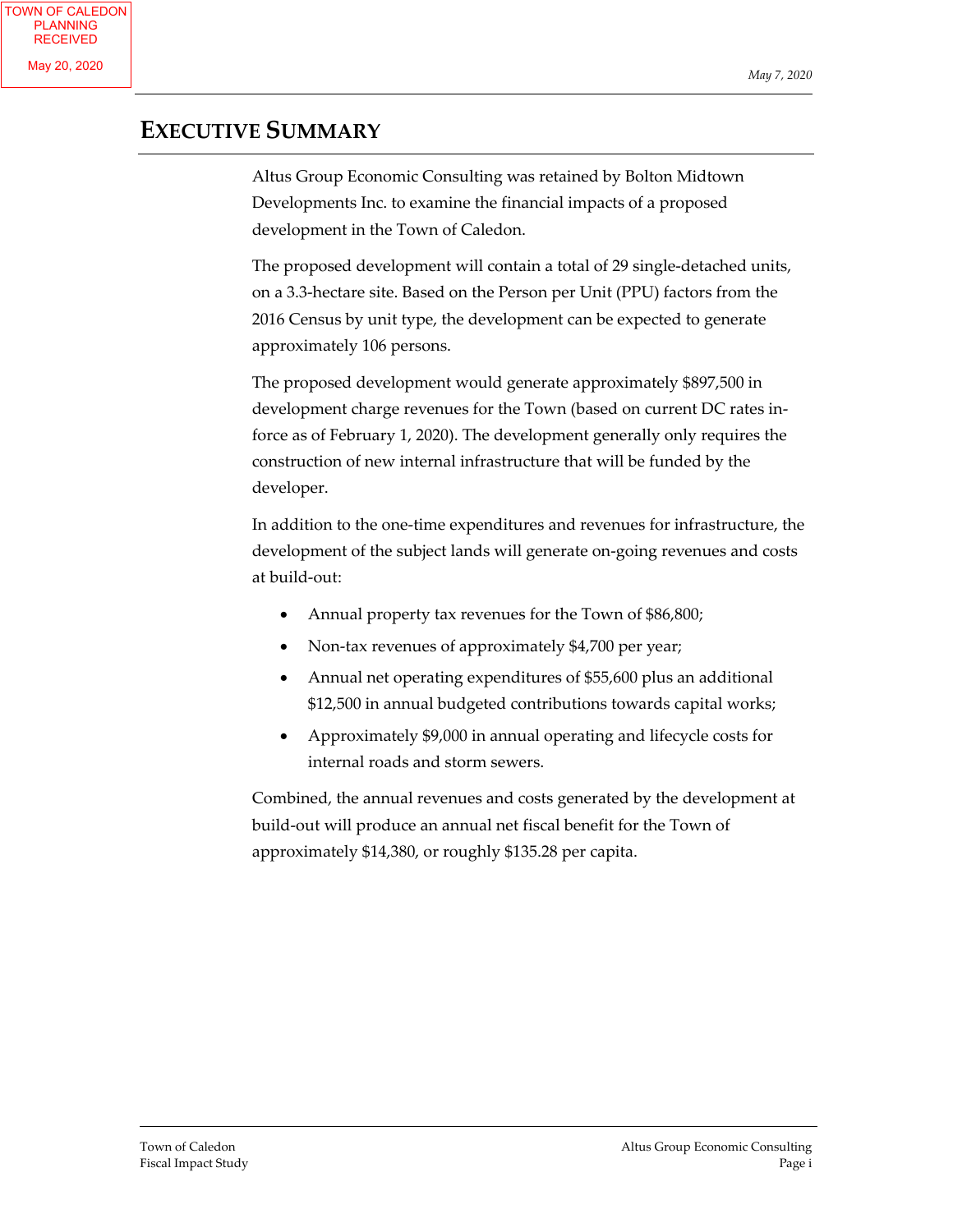### **TABLE OF CONTENTS**

| 1             |                                               |
|---------------|-----------------------------------------------|
|               |                                               |
|               |                                               |
| $\mathcal{P}$ | <b>CAPITAL REVENUES AND EXPENDITURES3</b>     |
|               |                                               |
|               |                                               |
| 3             |                                               |
|               |                                               |
|               |                                               |
| 4             |                                               |
|               | APPENDIX A – DETAILED FINANCIAL IMPACT TABLES |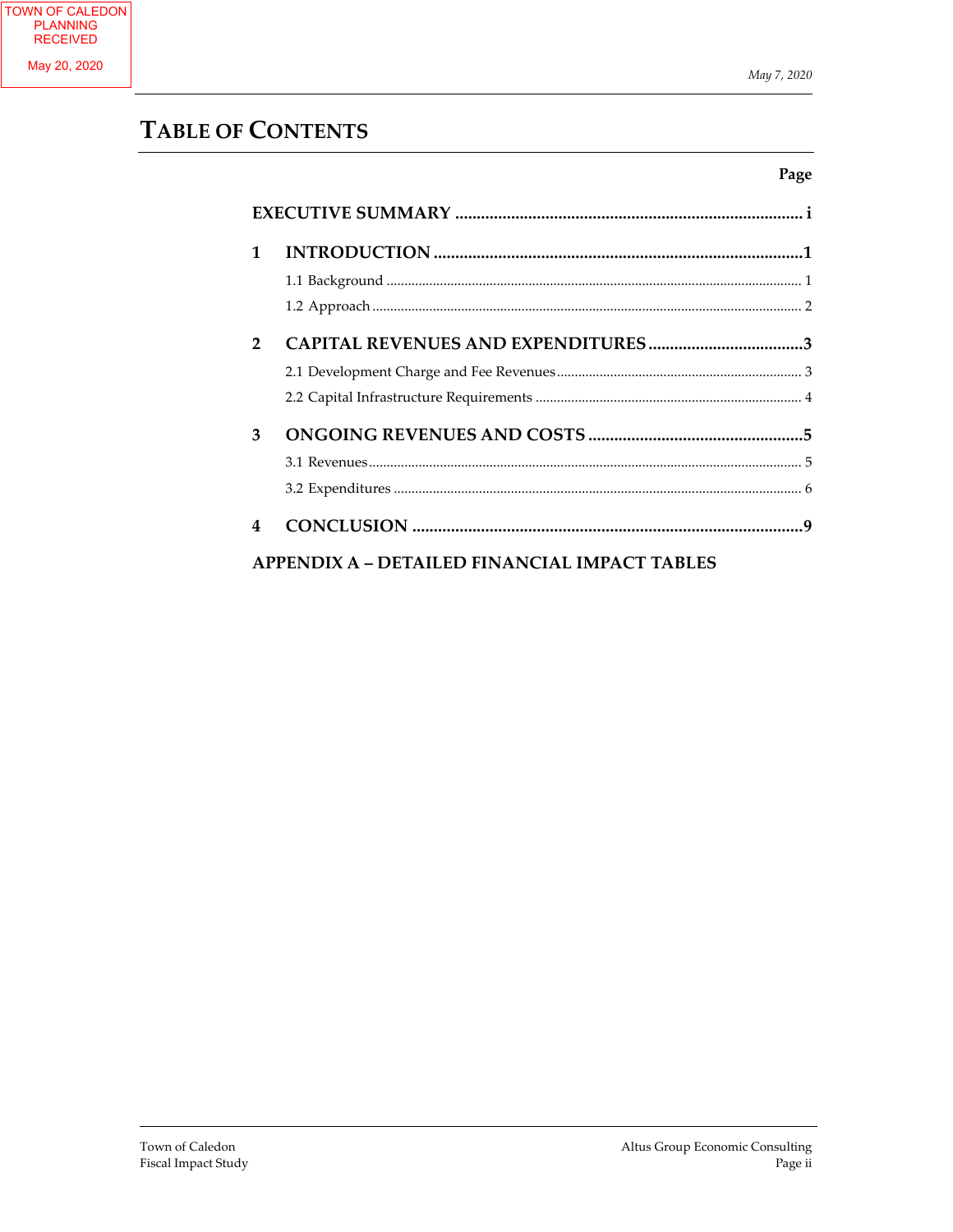### **1 INTRODUCTION**

Altus Group Economic Consulting was retained by Bolton Midtown Developments Inc. to examine the potential financial impacts of a proposed residential development on the finances of the Town of Caledon.

### **1.1 BACKGROUND**

Figure 1 shows the location of the subject site, which is located in the Town of Caledon, and more specifically, the community of Bolton.

### **Figure 1**

## **Overview of Subject Development**

*13247 & 13233 Nunnville Road, Bolton (Caledon)*



Source: WSP Canada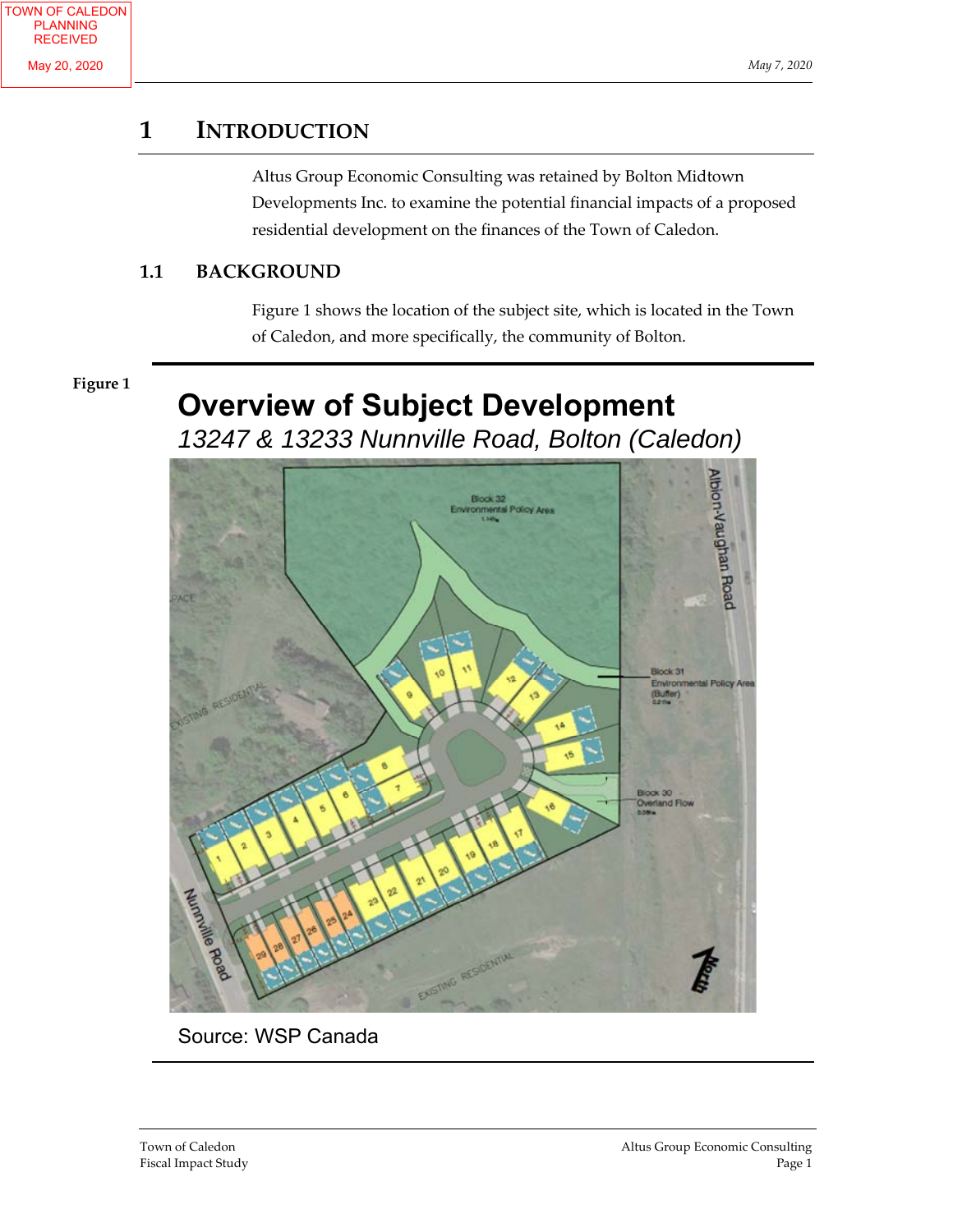The proposed development will contain a total of 29 single-detached units. Based on the Person per Unit (PPU) factors from the 2016 Census by unit type of 3.67 PPU for newly constructed single‐detached units, the development can be expected to generate approximately 106 persons.

### **1.2 APPROACH**

This report will analyse the net annual fiscal impact of the proposed development on the Town's finances, both from a capital and net annual operating perspective.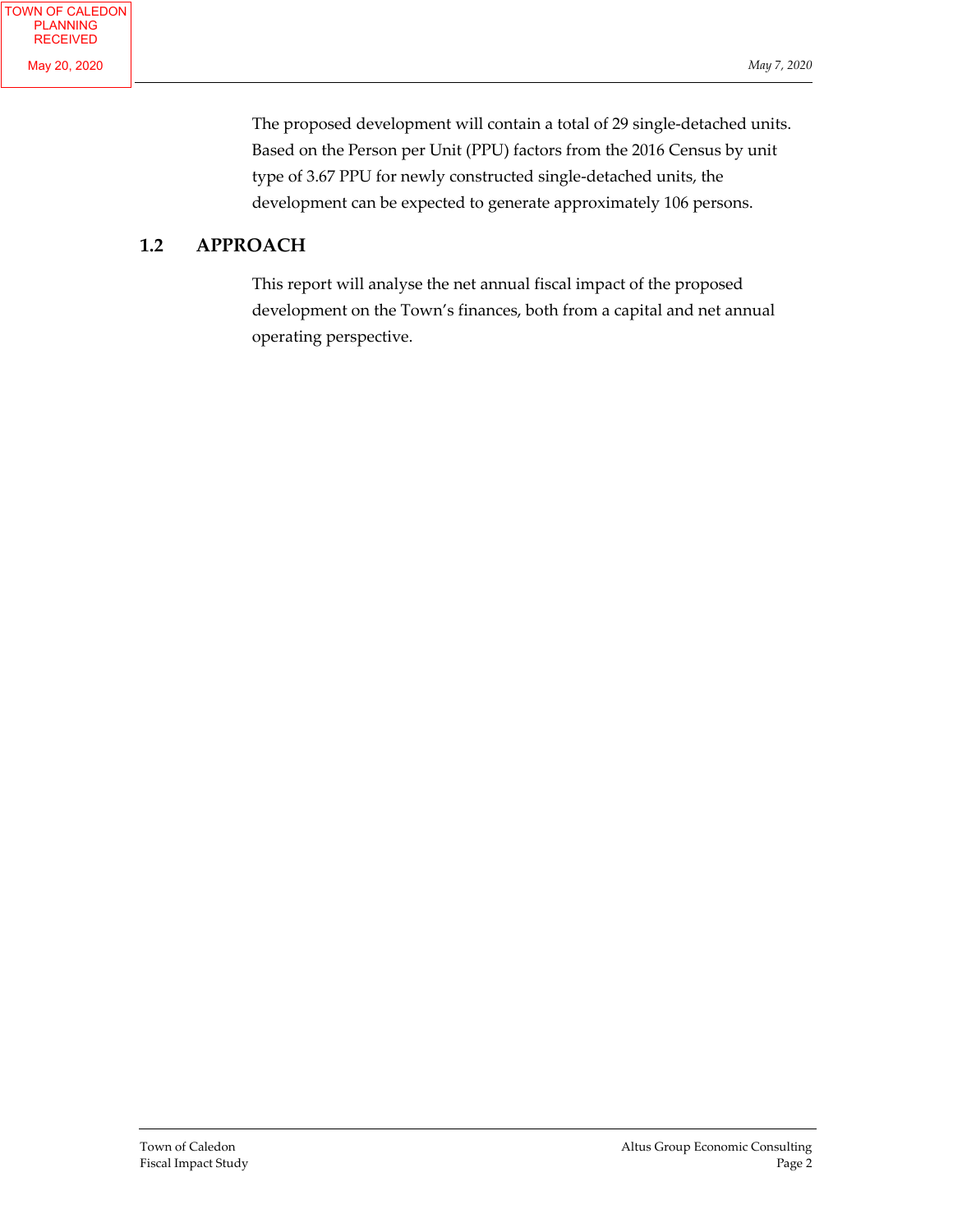### **2 CAPITAL REVENUES AND EXPENDITURES**

This section outlines the capital expenditures required to service the proposed development, and the sources of funding for the works, and the associated impact on the Town's budget.

### **2.1 DEVELOPMENT CHARGE AND FEE REVENUES**

### **2.1.1 Town of Caledon Development Charges**

Figure 2 shows the DC revenues that would be generated by the proposed development for the Town. In total, at current DC rates (as of February 1, 2020), it would generate over \$897,500 in DC revenues, including:

- Approximately \$455,600 for roads;
- \$246,100 for indoor recreation facilities;
- \$55,400 for parkland and trail development;
- \$44,950 for operations (public works);
- \$37,400 for fire protection services;
- \$25,600 for library services;
- \$23,900 for development‐related studies;

### **Figure 2**

### **Development Charge Rates and Estimated Revenues, Town of Caledon**

| Single-Detached Units                           | 29               |             |
|-------------------------------------------------|------------------|-------------|
|                                                 | <b>DC Rates</b>  | DC Revenues |
| DC Rates by Service                             | Dollars per Unit | Dollars     |
| Services Related to a Highway                   | 15,712           | 455,645     |
| Operations                                      | 1,550            | 44.953      |
| <b>Fire Protection Services</b>                 | 1.291            | 37.426      |
| Parkland and Trail Development                  | 1,911            | 55,419      |
| <b>Indoor Recreation Facilities</b>             | 8,486            | 246,085     |
| <b>Library Services</b>                         | 881              | 25,550      |
| Development Related Studies                     | 825              | 23,931      |
| Animal Control                                  | 88               | 2,549       |
| <b>Provincial Offences Act</b>                  | 204              | 5,908       |
| <b>Total with Full Services</b>                 | 30,947           | 897,465     |
| Note: DC Rates in effect as of February 1, 2020 |                  |             |

Note: DC Rates in effect as of February 1, 2020 Source: Altus Group Economic Consulting based on Town of Caledon DC By-law 2019-31

The Town can use these DC revenues to fund growth‐related capital works related to each of the identified development charge services. This can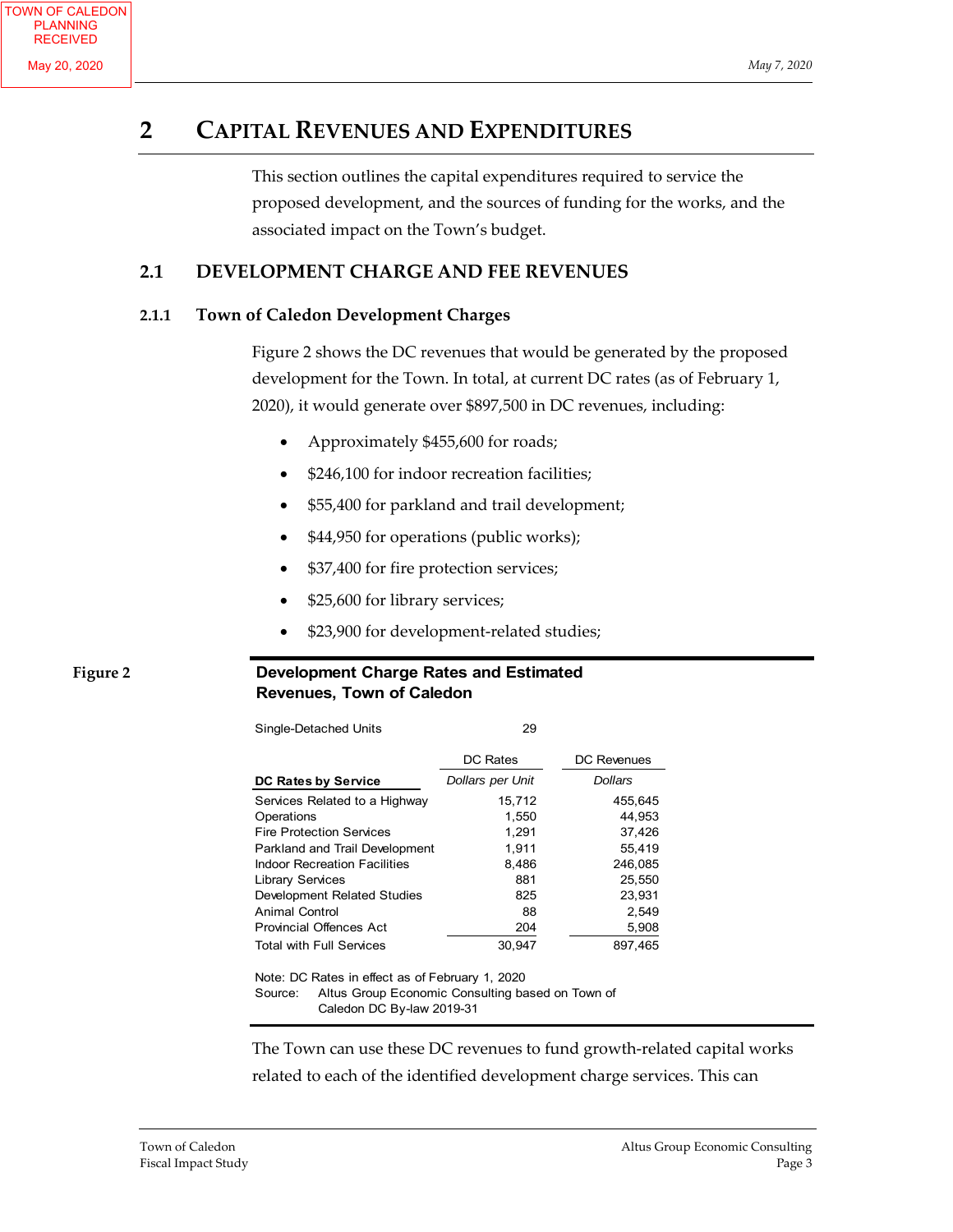include works required directly by development, or other growth‐related capital works elsewhere in the Town.

### **2.2 CAPITAL INFRASTRUCTURE REQUIREMENTS**

### **2.2.1 Water & Sewer**

According to the plans provided by the client, there are requirements for 286 metres of 150mm diameter watermains, and 250 metres of 250mm diameter sanitary sewer.

As water and sanitary sewer services are the responsibility of Peel Region, the long‐term operating, maintenance and replacement costs for both the internal watermains and internal sanitary sewers will not be the responsibility of the Town of Caledon and are therefore not considered within this study.

### **2.2.2 Roads**

According to plans provided by the client, there will be 236 metres of internal local road required, which will be constructed by the developer and assumed by the Town. Based on the Town's local service guidelines, construction of the internal roads in the development will be the responsibility of the developer.

Once constructed, this road would be assumed by the Town, who would be responsible for all ongoing operating, maintenance and replacement costs. The ongoing maintenance and lifecycle costs of the local road to be constructed is considered within the estimates of fiscal impact in this study.

### **2.2.3 Storm Water Management**

There are requirements for 190 metres of 2400mm storm sewer, 56 metres of 375mm storm sewer, and 416 metres of 300mm storm sewer. The costs associated with construction and installation of these storm sewers will be incurred by the landowner. The Town of Caledon will be responsible for the ongoing operating, maintenance and lifecycle costs associated with these storm sewers.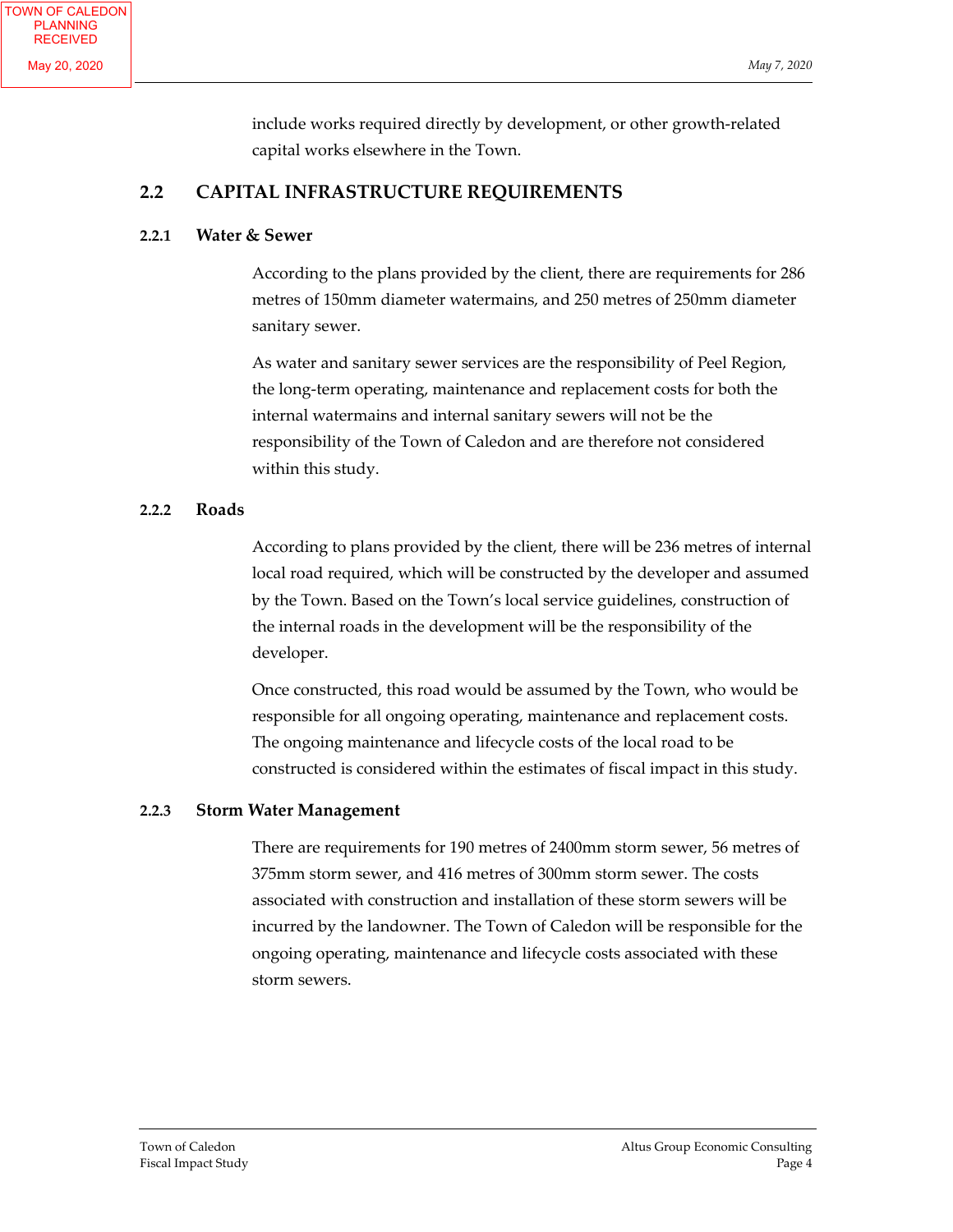### **3 ONGOING REVENUES AND COSTS**

This section provides an overview of the methodology for determining the net annual fiscal impact of development.

### **3.1 REVENUES**

### **3.1.1 Assessment and Property Tax Revenues for Freehold Single‐Detached Units**

We have based the assessment values on comparable single‐detached housing units and properties in the Town of Caledon.<sup>1</sup> For the singledetached lots, we have found comparable properties in the Town have assessment values in the range of \$630,000 for the smaller single‐detached lots, and \$790,000 for the larger single‐detached lots.

For the larger single‐detached lots that are backing onto the ravine lands, we have applied a 15% premium (the comparable properties elsewhere in the Town did not have similar premium lots). Therefore, the nine (9) larger single-detached lots backing onto the ravine lands have an assumed assessment value of \$908,500.

#### **Figure 3**

### **Estimated Annual Property Tax Revenues, Town of Caledon**

|                               |           |                            | Total               |           |
|-------------------------------|-----------|----------------------------|---------------------|-----------|
|                               | Units     | Assessment<br>Value / Unit | Assessment<br>Value |           |
| Unit by Type                  |           | $$/$ Unit                  | <b>Dollars</b>      |           |
| <b>Smaller Singles</b>        | 6         | 630,000                    | 3,780,000           |           |
| Larger Singles                | 14        | 790,000                    | 11,060,000          |           |
| Larger Singles - Premium Lots | 9         | 908,500                    | 8,176,500           |           |
|                               | 29        |                            | 23,016,500          |           |
|                               |           | Tax Rates and Revenue      |                     |           |
|                               | Town      | Region                     | Education           | Total     |
|                               |           | Percent                    |                     |           |
| Tax Rate                      | 0.377318% | 0.278689%                  | 0.161000%           | 0.817007% |
|                               |           | <b>Dollars</b>             |                     |           |
| Tax Revenue                   | 86,845    | 64,144                     | 37,057              | 188,046   |

Source: Altus Group Economic Consulting based on MPAC data, Town of Caledon 2019 property tax rates

<sup>1</sup> We have obtained MPAC records for recently constructed single-detached homes on similarly shaped and sized lots on cul-de-sacs in the Town, including homes on Strawberry Hill Court, Deer Hollow Court and Blueberry Hill Court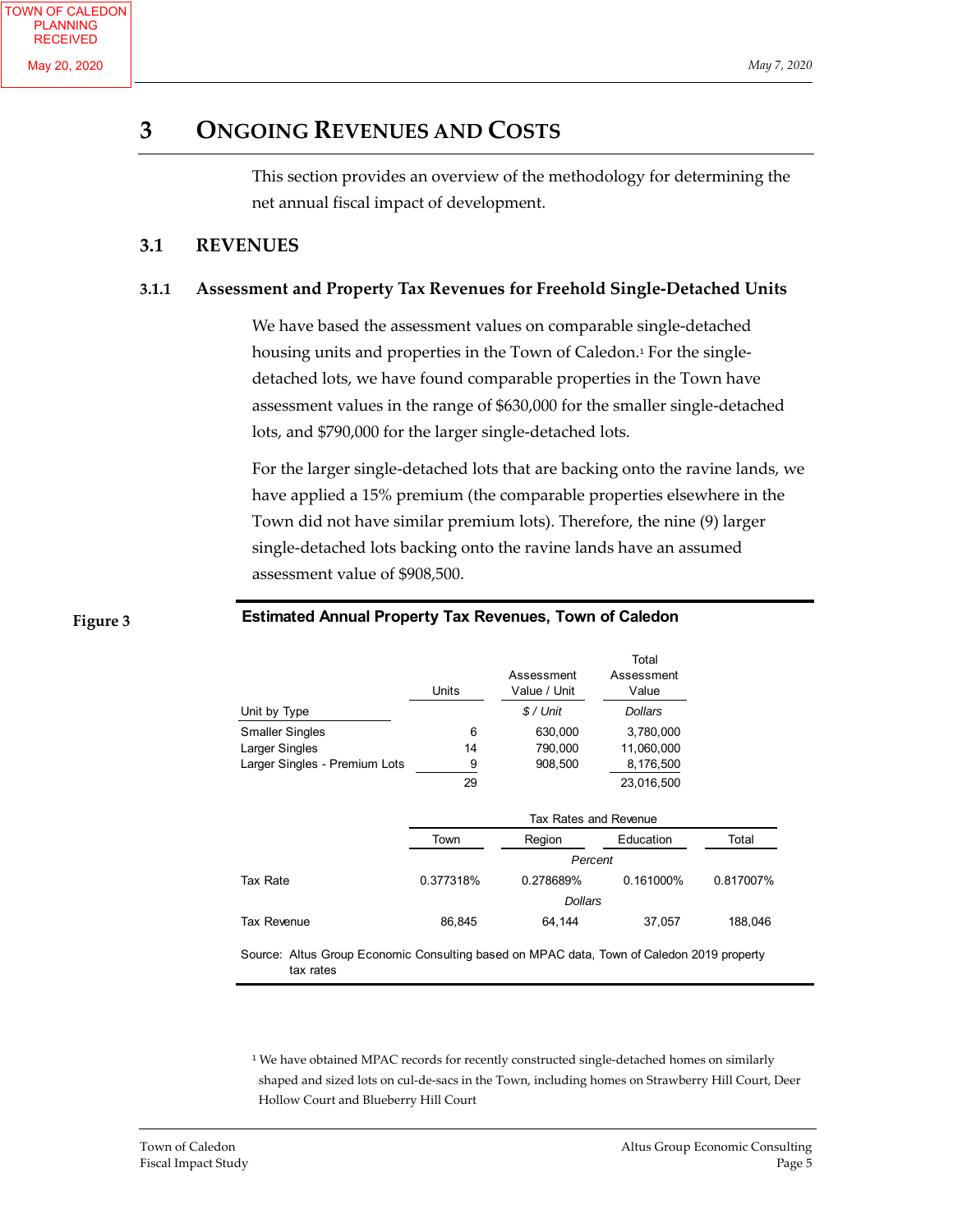As Figure 3 shows, using the Town's 2019 tax rates (to be consistent with the assessment year for the MPAC data obtained for comparable properties), the total amount of annual property tax revenue generated by the plan would be \$188,000, including almost \$86,900 annually for the Town.

#### **3.1.2 Non‐Tax Revenues**

In addition to the property tax revenues generated annually by the proposed development, the units and residents will also generate a variety of annual non‐tax revenues for the Town. These non‐tax revenues include Town fees for items such as licenses, permits (excluding building permits), fines and donations, etc.

After making provisions for non-tax revenues that would increase along with residential growth, and the proportion to which residential development would contribute to an increase in those revenues, we have estimated that the proposed development would add approximately \$44.33 per capita to the Town's annual non‐tax revenues.

### **3.2 EXPENDITURES**

### **3.2.1 Operating Expenditures**

We have estimated the additional annual operating costs that will result from the proposed development. The calculation can be broken down into four steps:

- 1. We take the operating expenditures of the Town, as taken from Schedule 40 of the *Financial Information Return* municipalities submit to the Ministry of Municipal Affairs and Housing.
- 2. Expenditures for each service relating to long-term debt interest, and any users fees and service charge revenues associated with each service are deducted to reach net operating expenditures.
- 3. We estimate the degree to which the net operating expenditures will change with additional growth by applying a "growth‐related" factor to the net operating expenditures, to reach net growth-related operating expenditures. In most cases, the need for services by new residents will require a nearly proportionate increase in operating costs to the amount expended on existing residents, with a small allowance made for efficiencies and economies of scale. Other services such as government and planning departments will grow at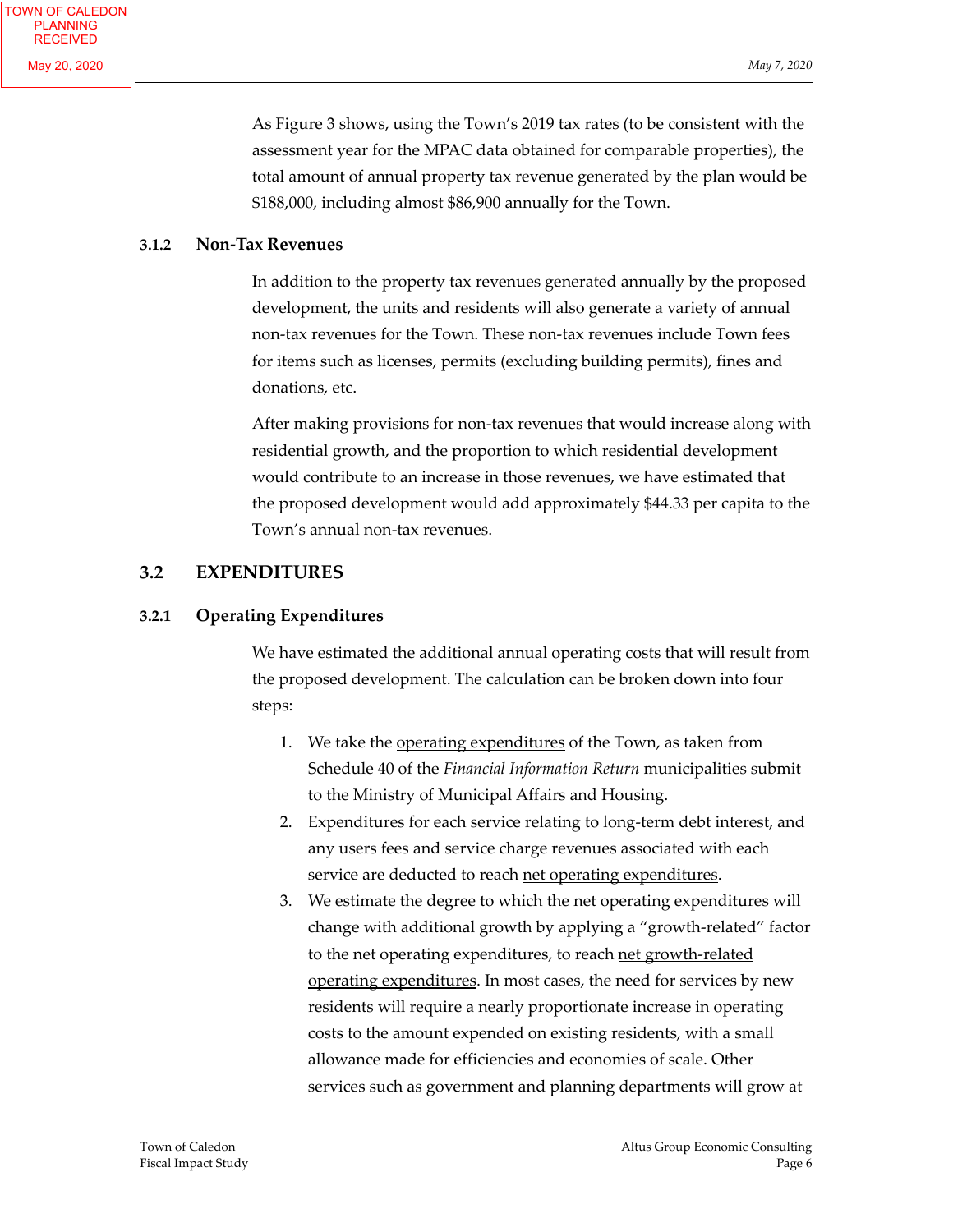a much slower pace than population growth, not having to expand significantly (or at all in the case of smaller developments) when the Town grows.

4. We then attribute a share of the net growth‐related operating expenditures to residential and non-residential development, by applying residential/non‐residential factors to each service based on typical usage, or where based on per capita usage, used the split between projected population and job growth in the Town. This results in the net residential growth-related operating expenditures.

We have estimated that the freehold development would generate additional annual operating costs to the Town of \$523.44 per capita. Our estimate of annual operating costs does not deduct "Amortization" costs from the estimate of annual operating expenditure per capita so as to include the ongoing lifecycle costs for each service that the new residents of the proposed development will be responsible for, assuming that the additional infrastructure they will require will generate annual lifecycle costs at the same rate as the Town's existing infrastructure base does.

Detailed estimates regarding net operating expenditures are included in the Appendix to this report.

### **3.2.2 Operating Contribution to Capital**

We have assumed that an annual contribution will be made from the Town's annual operating budget to the capital budget. We have based this contribution on the same amounts as the Town's 2018 budget. In the Town's 2018 budget, the capital contribution identified amounted to 22.5% of the non‐capital operating expenditures (\$21.1 million out of \$93.5 million in overall expenditures).

Based on the estimated operating expenditures the development is estimated to generate, the proportionate capital contribution equates to \$117.81 per capita, or approximately \$12,500 per year.

### **3.2.3 Lifecycle Funding Requirements**

In reviewing the costs associated with roads and storm water works, which will ultimately be the responsibility of the Town, not only do the additional operating and maintenance costs associated with the infrastructure need to be considered, but the "lifecycle" funding requirements should also be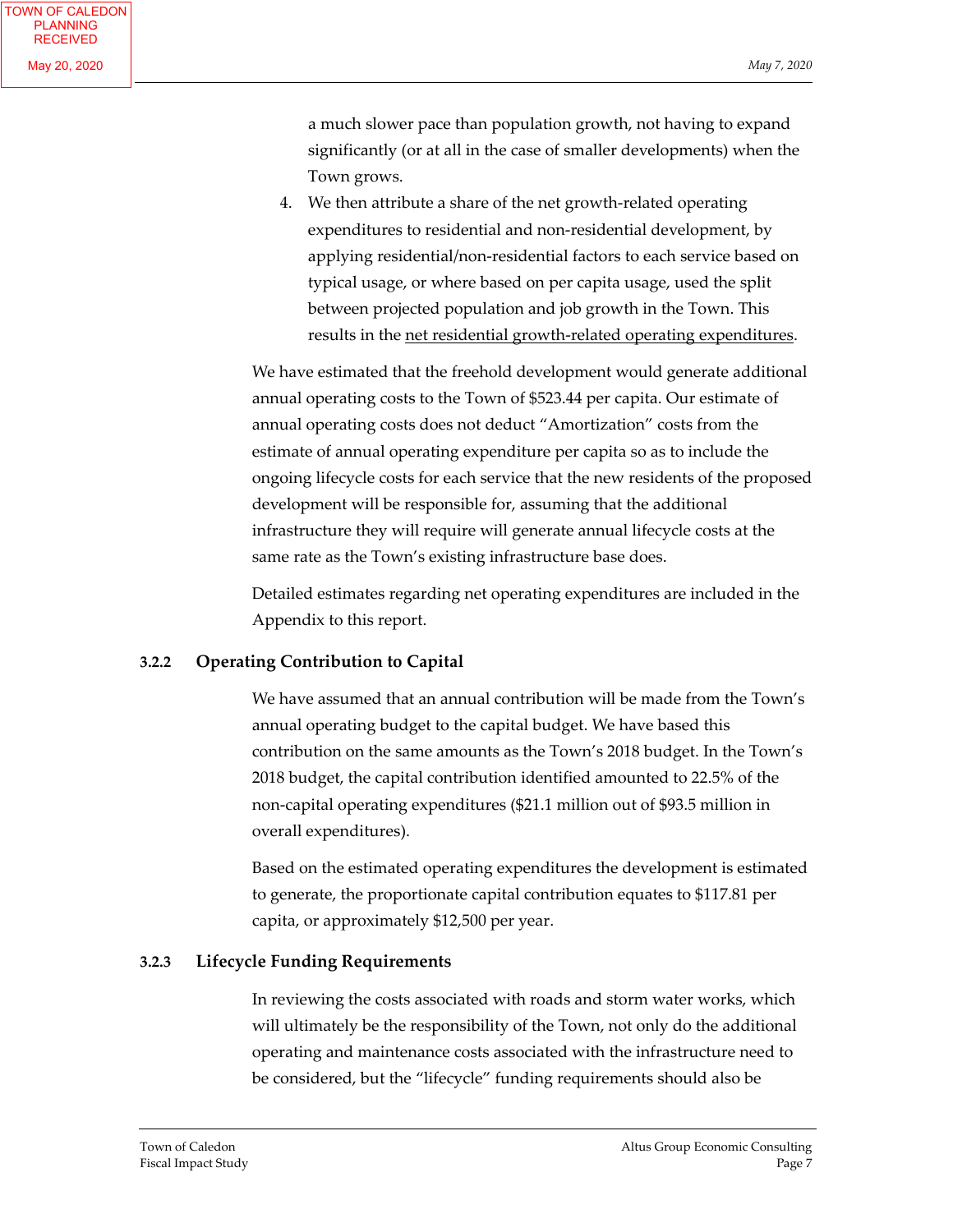included in the analysis. Incorporating these lifecycle costs ensures that funding will be available to the Town to replace the works at the end of the useful life of the works to be constructed. These cost estimates are based on the actual internal and external works required for development.

#### *3.2.3.1 Roads*

To estimate the annual operating and lifecycle replacement costs for the roads required for the development, we have taken the cost per lane kilometre of roads from the Town's 2018 *Financial Information Return* (FIR)2, and estimated the annual contribution required to operate and eventually replace the amount of roads to be constructed in the development.

Based on the estimated 236 metres (or 472 lane metres) of new roads in the development, or required externally, the new internal road will add approximately \$3,930 in annual operating and lifecycle costs for the Town. This amount will be funded through general revenues and is incorporated into the calculation of the net annual fiscal impact.

#### *3.2.3.2 Storm Sewer*

The Town's 2018 FIR shows an average cost for existing rural storm sewers in the Town of \$330,300 per km. Based on the 662 metres of new storm sewers to be constructed, the annual operating and lifecycle costs associated with storm sewer infrastructure are approximately \$5,073.

.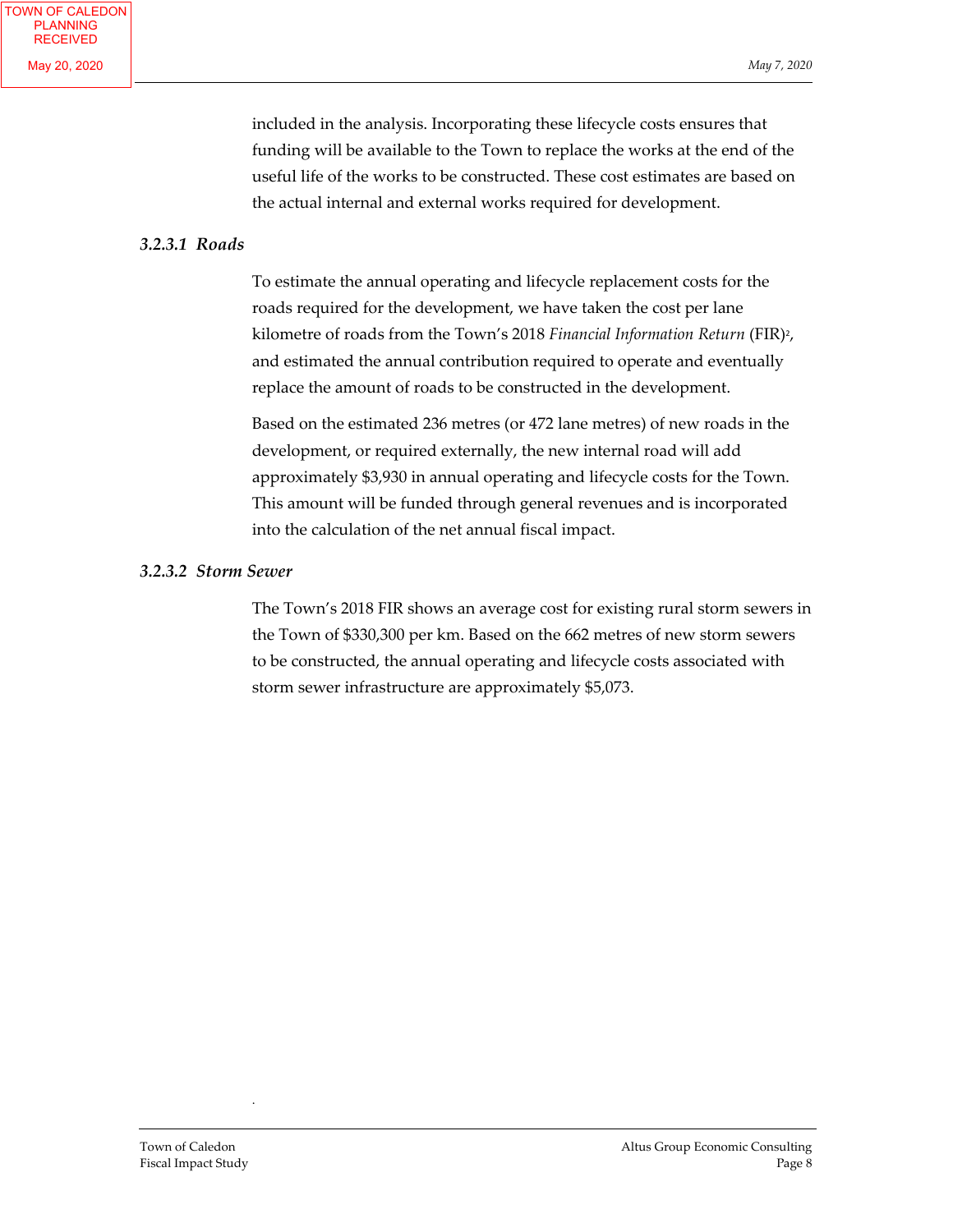### **4 CONCLUSION**

Figure 4 shows the net annual fiscal impact of the proposed development on the Town's finances. The plan would generate a net annual surplus of approximately \$14,380, or \$135.28 per capita.

**Figure 4**

### **Estimate of Net Annual Fiscal Surplus, Town of Caledon**

| Units<br>Persons                                                   | 29<br>106      |                       |
|--------------------------------------------------------------------|----------------|-----------------------|
|                                                                    | <b>Dollars</b> | Dollars per<br>Capita |
| Revenues                                                           |                |                       |
| <b>Property Taxes</b>                                              | 86,845         | 816.88                |
| Non-Tax Revenues                                                   | 4,713          | 44.33                 |
| <b>Total Revenues</b>                                              | 91,558         | 861.21                |
| <b>Expenditures</b>                                                |                |                       |
| Net Operating Expenditures                                         | 55,649         | 523.44                |
| Direct Operating & Lifecycle Costs - Transportation Infrastructure | 3,930          | 36.96                 |
| Direct Operating & Lifecycle Costs - Stormwater Infrastructure     | 5,073          | 47.72                 |
| Operating Contribution to Capital                                  | 12,525         | 117.81                |
| <b>Total Expenditures</b>                                          | 77,176         | 725.93                |
| Net Fiscal Surplus / (Deficit)                                     | 14,382         | 135.28                |
| Altus Group Economic Consulting<br>Source:                         |                |                       |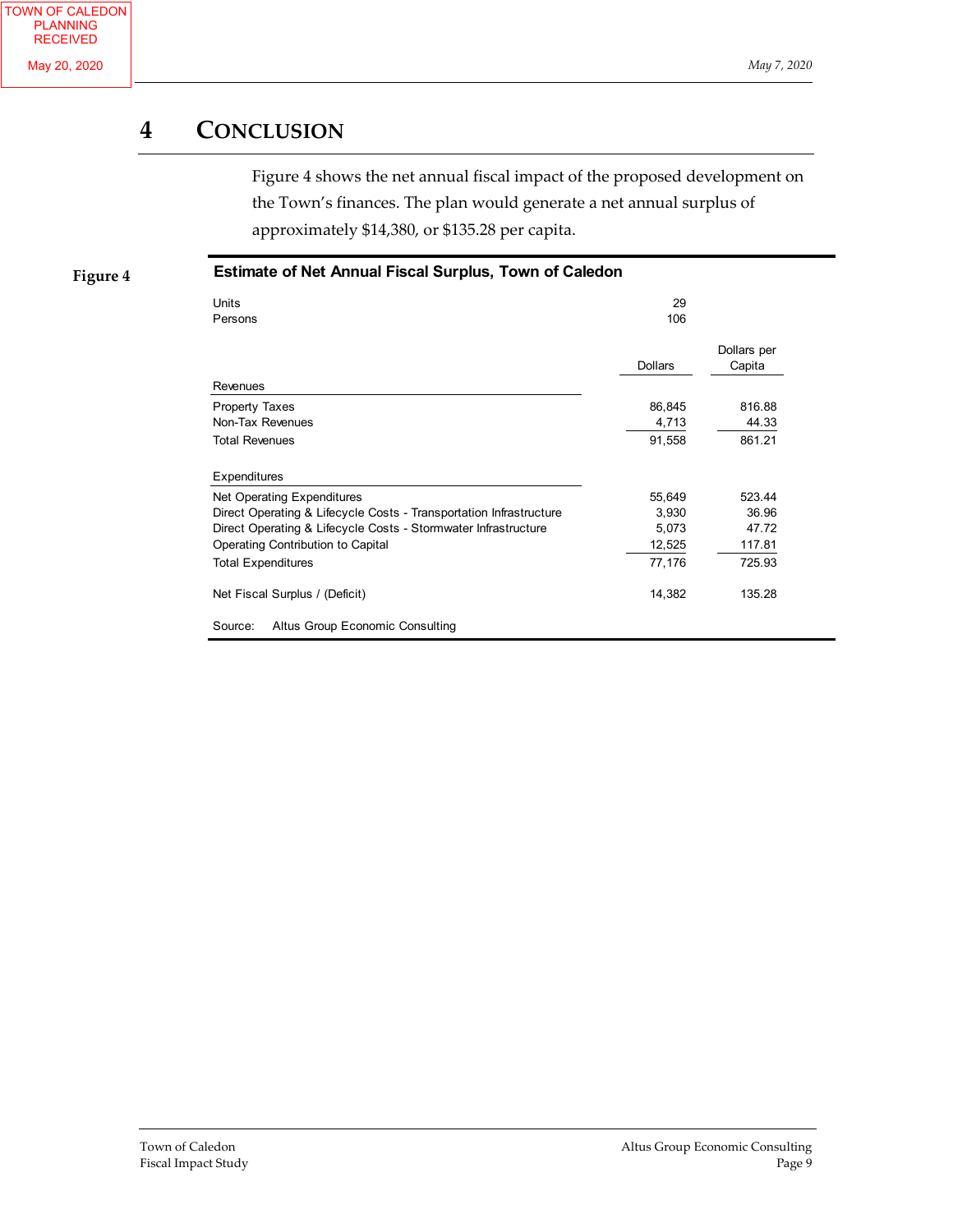# **Appendix A Detailed Financial Impact Tables**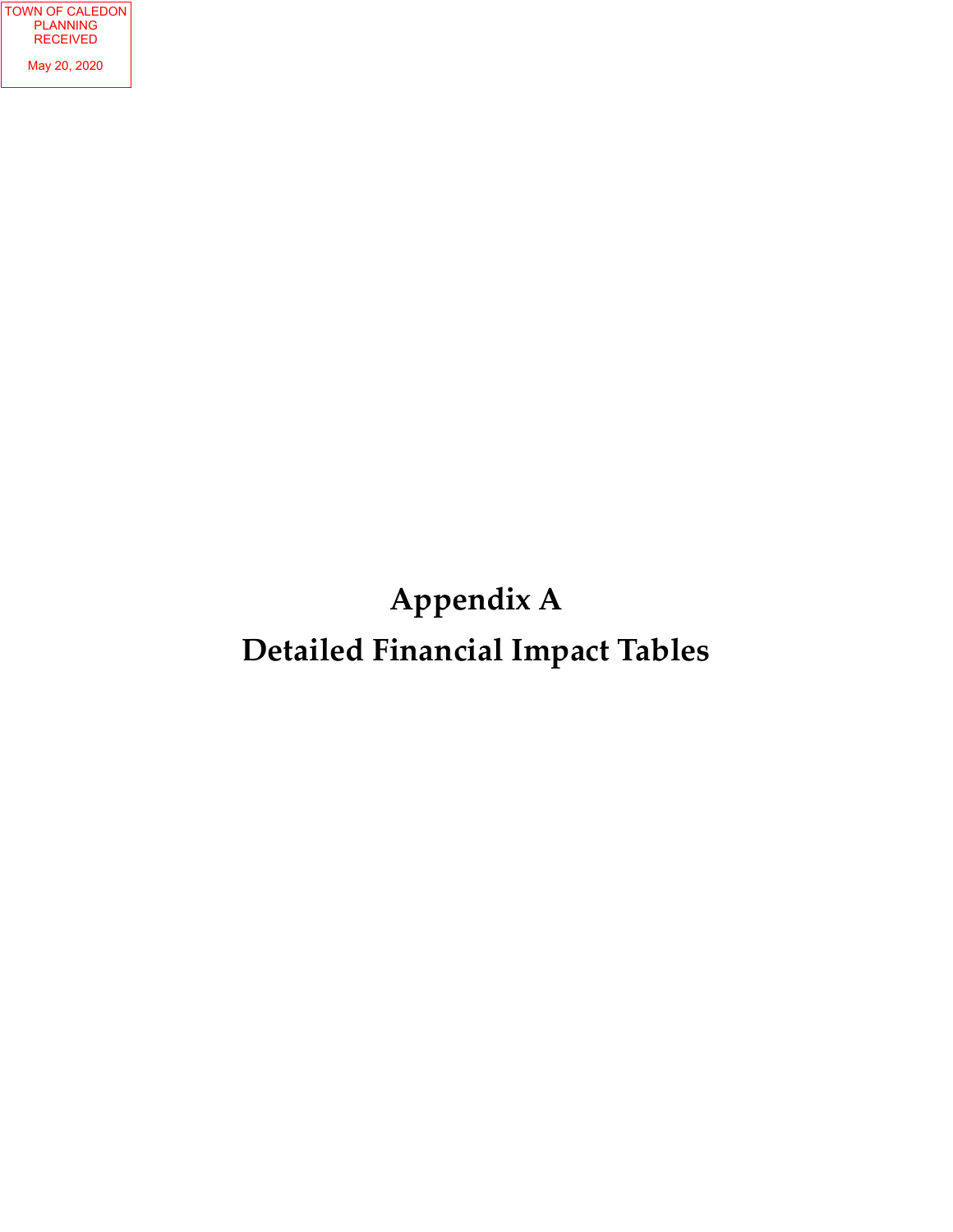### **Figure A‐ 1**

#### **Estimate of Non-Tax Revenues, Town of Caledon**

|                                                                              | Non-Tax<br>Revenues               | Less: Building<br>Permit<br>Revenues | Net Non-Tax<br>Revenues       | Growth<br>Related | Growth<br><b>Related Non-</b><br><b>Tax Revenues</b> | Residential<br>Share | Residential<br><b>Growth Related</b><br>Non-Tax<br>Revenues |
|------------------------------------------------------------------------------|-----------------------------------|--------------------------------------|-------------------------------|-------------------|------------------------------------------------------|----------------------|-------------------------------------------------------------|
| Licenses, Permits, Rents, etc.                                               |                                   | <b>Dollars</b>                       |                               | Percent           | <b>Dollars</b>                                       | Percent              | <b>Dollars</b>                                              |
| <b>Licenses and Permits</b><br>Rents, Concessions and Franchises<br>Subtotal | 3,243,857<br>366,424<br>3,610,281 | 2,648,213 <sup>1</sup><br>2,648,213  | 595,644<br>366,424<br>962,068 | 95%<br>95%        | 565,862<br>348,103<br>913,964                        | 66%<br>66%           | 373,469<br>229,748<br>603,216                               |
| <b>Fines and Penalties</b>                                                   |                                   |                                      |                               |                   |                                                      |                      |                                                             |
| <b>Other Fines</b>                                                           | 31,848                            |                                      | 31,848                        | 95%               | 30,256                                               | 66%                  | 19,969                                                      |
| Penalties and Interest on Taxes                                              | 1,787,218                         |                                      | 1,787,218                     | 95%               | 1,697,857                                            | 66%                  | 1,120,586                                                   |
| Subtotal                                                                     | 1,819,066                         | $\overline{\phantom{a}}$             | 1,819,066                     |                   | 1,728,113                                            |                      | 1,140,554                                                   |
| Other Revenue                                                                |                                   |                                      |                               |                   |                                                      |                      |                                                             |
| Investment Income                                                            | 2,067,875                         |                                      | 2,067,875                     | 95%               | 1,964,481                                            | 66%                  | 1,296,558                                                   |
| Donations                                                                    | 211,448                           |                                      | 211,448                       | 95%               | 200,876                                              | 66%                  | 132,578                                                     |
| Sale of Publications, Equipment, etc.                                        | 93,878                            |                                      | 93,878                        | 95%               | 89,184                                               | 66%                  | 58,862                                                      |
| Subtotal                                                                     | 2,373,201                         |                                      | 2,373,201                     |                   | 2,254,541                                            |                      | 1,487,997                                                   |
| Total                                                                        | 7,802,548                         | 2,648,213                            | 5, 154, 335                   |                   | 4,896,618                                            |                      | 3,231,768                                                   |
|                                                                              |                                   |                                      |                               |                   |                                                      | 2018 Population      | 72,900                                                      |
|                                                                              |                                   |                                      |                               |                   | \$ / Capita - Growth Related Non Tax Revenues        |                      | 44.33                                                       |

<sup>1</sup> Based on 75% of user fees and service charges received by planning and development sector for 2018 (FIR)<br>Source: Altus Group Economic Consulting, based on Town of Caledon Financial Information Return 2018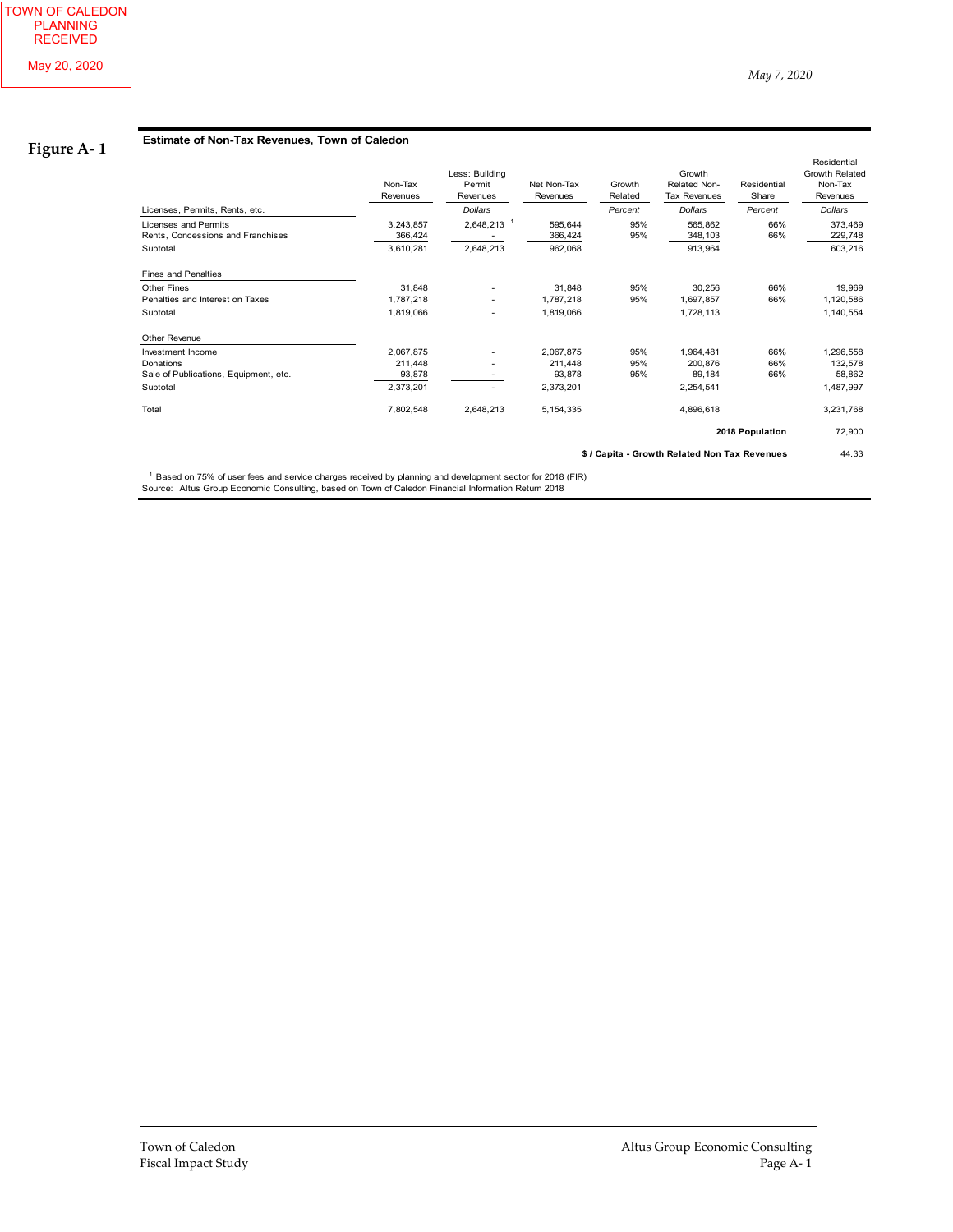### **Figure A‐ 2**

#### **Estimate of Growth Related Net Operating Expenditures, Town of Caledon**

|                                                |                           | Less:                            | Less: User                     |                               | Growth Related |                                                         |                 | <b>Residential Net</b>                      |
|------------------------------------------------|---------------------------|----------------------------------|--------------------------------|-------------------------------|----------------|---------------------------------------------------------|-----------------|---------------------------------------------|
|                                                | Operating<br>Expenditures | Interest on<br>Long Term<br>Debt | Fees and<br>Service<br>Charges | Net Operating<br>Expenditures | %              | Net Operating<br>Expenditures                           | Res.<br>Share   | Growth-Related<br>Operating<br>Expenditures |
| <b>General Government</b>                      |                           |                                  | <b>Dollars</b>                 |                               | Percent        | <b>Dollars</b>                                          | Percent         | <b>Dollars</b>                              |
| Governance <sup>1</sup>                        | 1,320,812                 | $\overline{a}$                   | 378,686                        | 942, 126                      | 0%             |                                                         | 66%             |                                             |
| Corporate Management                           | 9,356,000                 | 318,735                          | $\overline{\phantom{a}}$       | 9,037,265                     | 0%             | $\overline{\phantom{a}}$                                | 66%             |                                             |
| Program Support                                | 9,261,035                 |                                  |                                | 9,261,035                     | 0%             |                                                         | 66%             |                                             |
| <b>Subtotal</b>                                | 19.937.847                | 318,735                          | 79,112                         | 19.240.426                    |                |                                                         |                 |                                             |
| <b>Protection Services</b>                     |                           |                                  |                                |                               |                |                                                         |                 |                                             |
| Fire                                           | 10,963,611                | 23,097                           | 546,587                        | 10,393,927                    | 95%            | 9,874,231                                               | 66%             | 6,516,992                                   |
| Police                                         | 826,347                   |                                  |                                | 826,347                       | 95%            | 785,030                                                 | 66%             | 518,120                                     |
| Protective Inspection and Control              | 2,002,048                 | L,                               | 429,385                        | 1,572,663                     | 95%            | 1,494,030                                               | 66%             | 986,060                                     |
| <b>Building Permit and Inspection Services</b> | 1,787,317                 |                                  | $\overline{\phantom{a}}$       | 1,787,317                     | 95%            | 1,697,951                                               | 66%             | 1,120,648                                   |
| Provincial Offences Act (POA)                  | 1,764,784                 |                                  | $\overline{\phantom{a}}$       | 1,764,784                     | 95%            | 1,676,545                                               | 66%             | 1,106,520                                   |
| Subtotal                                       | 17,344,107                | 23,097                           | 975,972                        | 16,345,038                    |                | 15,527,786                                              |                 | 10,248,339                                  |
| <b>Transportation Services</b>                 |                           |                                  |                                |                               |                |                                                         |                 |                                             |
| Roads - Paved                                  | 7,175,588                 | 423,955                          | 116,848                        | 6,634,785                     | 95%            | 6,303,046                                               | 66%             | 4,160,010                                   |
| Roads - Unpaved                                | 673,985                   |                                  |                                | 673,985                       | 95%            | 640,286                                                 | 66%             | 422,589                                     |
| Roads - Bridges and Culverts                   | 1,838,288                 |                                  |                                | 1,838,288                     | 95%            | 1,746,374                                               | 66%             | 1,152,607                                   |
| Roads - Traffic Ops & Roadside                 | 8,007,323                 |                                  | 881,963                        | 7,125,360                     | 95%            | 6,769,092                                               | 66%             | 4,467,601                                   |
| <b>Winter Control</b>                          | 2,654,466                 |                                  |                                | 2,654,466                     | 95%            | 2,521,743                                               | 66%             | 1,664,350                                   |
| Transit - Disabled & Special Needs             | 48,634                    |                                  |                                | 48,634                        | 95%            | 46,202                                                  | 66%             | 30,494                                      |
| Parking                                        | 437,115                   |                                  |                                | 437,115                       | 95%            | 415,259                                                 | 66%             | 274,071                                     |
| Street lighting                                | 1,165,639                 |                                  |                                | 1,165,639                     | 95%            | 1,107,357                                               | 66%             | 730,856                                     |
| <b>Subtotal</b>                                | 22,001,038                | 423,955                          | 998,811                        | 20,578,272                    |                | 19,549,358                                              |                 | 12,902,577                                  |
| <b>Environmental Services</b>                  |                           |                                  |                                |                               |                |                                                         |                 |                                             |
| Rural Storm Sewer                              | 763,837                   |                                  |                                | 763,837                       | 95%            | 725,645                                                 | 66%             | 478,926                                     |
| <b>Subtotal</b>                                | 763.837                   |                                  |                                | 763,837                       |                | 725.645                                                 |                 | 478,926                                     |
| <b>Recreation and Cultural Services</b>        |                           |                                  |                                |                               |                |                                                         |                 |                                             |
| Parks                                          | 3,382,158                 |                                  | 460,655                        | 2,921,503                     | 95%            | 2,775,428                                               | 95%             | 2,636,656                                   |
| <b>Recreation Programs</b>                     | 2,843,665                 |                                  | 2,892,655                      | (48,990)                      | 95%            | (46, 541)                                               | 95%             | (44, 213)                                   |
| Rec Fac - All Other                            | 11,674,141                | $\overline{a}$                   | 1,722,291                      | 9,951,850                     | 95%            | 9,454,258                                               | 95%             | 8,981,545                                   |
| Libraries                                      | 3,291,512                 |                                  | 17,583                         | 3,273,929                     | 95%            | 3,110,233                                               | 95%             | 2,954,721                                   |
| <b>Subtotal</b>                                | 21, 191, 476              |                                  | 5,093,184                      | 16,098,292                    |                | 15,293,377                                              |                 | 14,528,709                                  |
| <b>Planning and Development</b>                |                           |                                  |                                |                               |                |                                                         |                 |                                             |
| Planning and Zoning                            |                           |                                  |                                |                               |                |                                                         |                 |                                             |
|                                                | 4,440,768                 |                                  | 3,530,951                      | 909,817                       | 0%             |                                                         | 95%             |                                             |
| Commercial and Industrial                      | 596,318                   |                                  | 19,250                         | 577,068                       | 0%             |                                                         | 0%              |                                             |
| Other (BIA)                                    | 36,171                    |                                  |                                | 36,171                        | 0%             |                                                         | 95%             |                                             |
| <b>Subtotal</b>                                | 5,073,257                 |                                  | 3,550,201                      | 1,523,056                     |                |                                                         |                 |                                             |
| Total                                          | 86,311,562                | 765,787                          | 10,697,280                     | 74,548,921                    |                | 51,096,167                                              |                 | 38, 158, 550                                |
|                                                |                           |                                  |                                |                               |                |                                                         | 2018 Population | 72,900                                      |
|                                                |                           |                                  |                                |                               |                | \$ / Capita - Growth Related Net Operating Expenditures |                 | 523.44                                      |